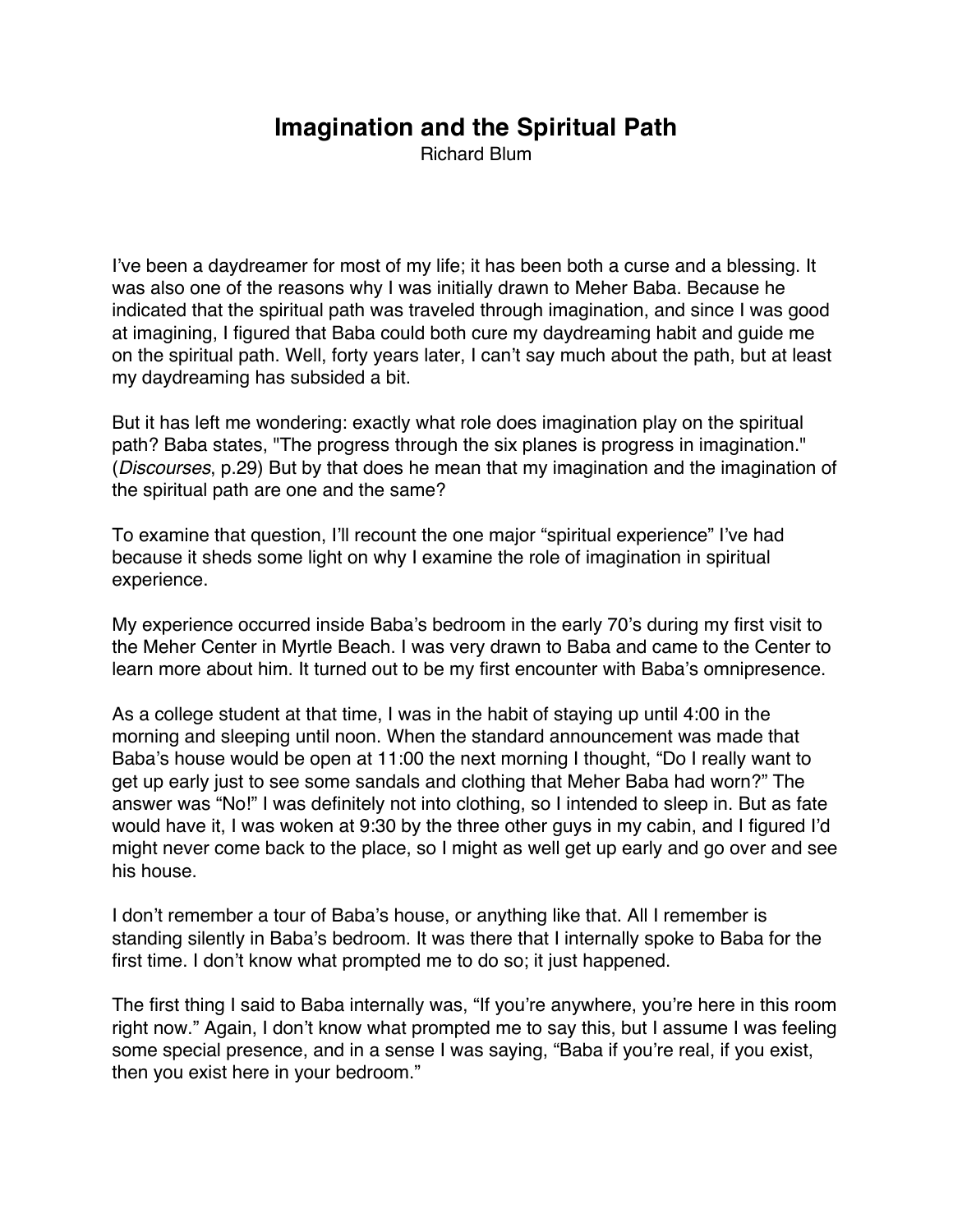The second thing I said was, "I need to learn to love you the way a woman loves a man." Again, I don't know what prompted me to say that, other than at that time in my life I thought, "Baba said we had to love him, and as he was a guy, and I was guy, and guys don't love guys, so I can't love him in that way. Anyway, it's women who really know how to love, and guys don't, so I should learn to love him the way a woman loves a man."

And the last thing I said to Baba was, "Now I'm going to make my mind silent." I had been reading Baba's discourses before coming to the Center, including the section on meditation. And based upon Baba's descriptions, I had begun practicing meditation. I had a knack for making my mind quiet. So I stopped thinking, and stood in the silence. Immediately, a strong reverberation began thundering in the room. It was a loud, audible vibration coming out of the walls of Baba's bedroom. I just stood there, completely absorbed in it. It seemed perfectly natural. I remained absorbed in the sound for several minutes. Then I left, went outside, sat on the steps, and proceeded to put on my shoes.

Attempting to stay absorbed in the experience, I didn't pay attention to anyone else, until someone sat down next to me and asked, "Did you hear that?" I didn't want to leave the experience, so I arrogantly didn't even bother to look at the person. I just nonchalantly answered, "Yeah, I heard it." The other person said, "It sounded like a jet plane flew through the room." Again, I didn't even look at the person, but just responded, "That's right, it sounded like a jet plane," even though to me the sound was clearly not that of a plane. But I understood that what he meant was that the sound and vibration was as powerful as a jet. Then I just stood up and walked away.

Now, years later, when I look back on that experience, I realize that if someone else had not vouched for the authenticity of that shared incident with me, I would be uncertain if my encounter was genuine or just the result of my imagination.

But is there really a difference between spiritual experience and imagination? Is not spiritual experience comprised of imagination? When describing the spiritual path, Baba stated:

> On the spiritual path there are six stations, the seventh station being the terminus, or the goal. Each intermediate station is, in its own way, a kind of imaginative anticipation of the goal. (*Discourses*, p.129)

When Baba speaks of imagination, does he mean it solely as metaphor, such as when he says, "Even during the evolutionary period the universe is in itself nothing but imagination"? (*Discourses*, p. 24) Or does he mean to say that our human imagination and the imagination of the spiritual path are one and the same?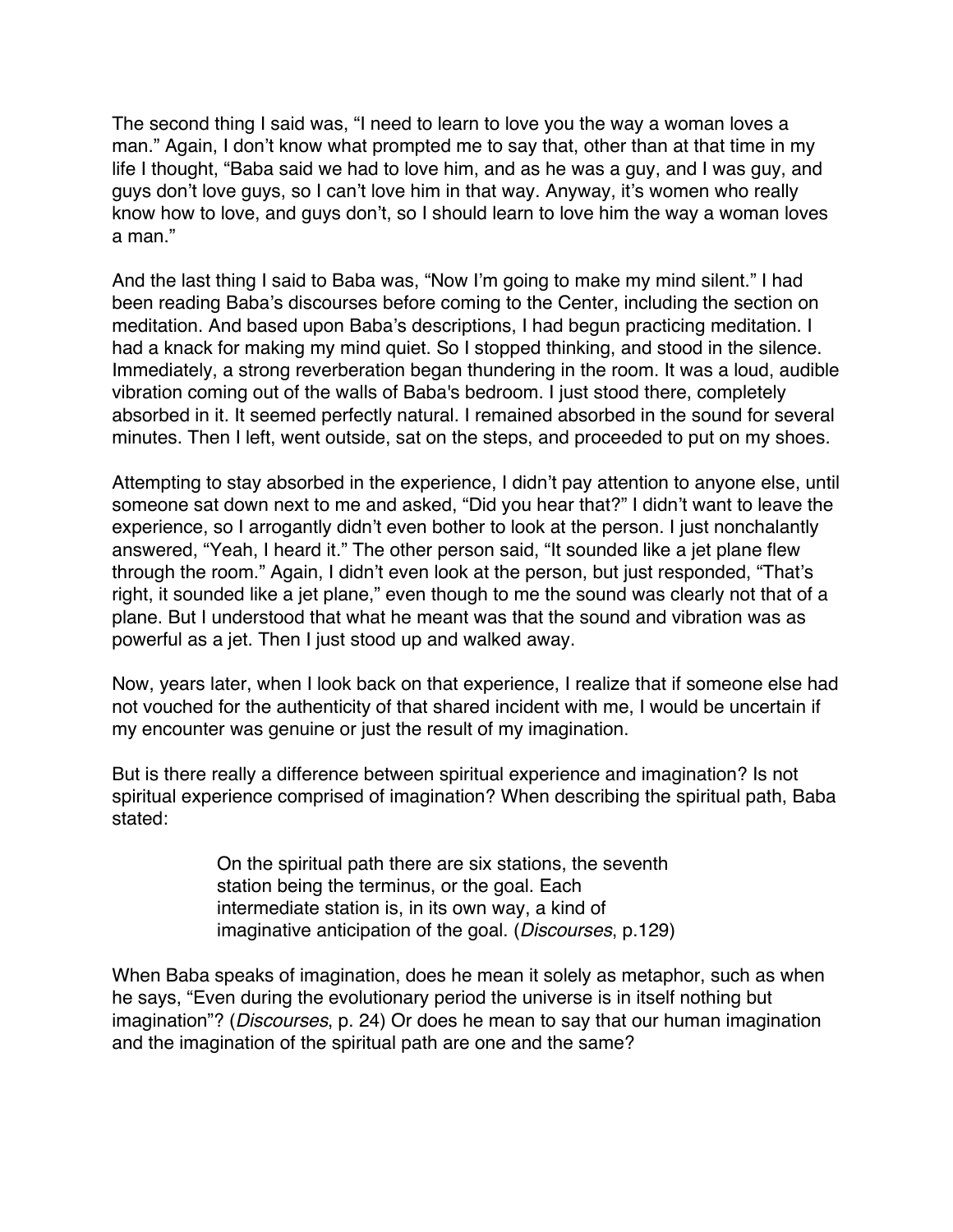The way I understand it is that the faculty of our imagination is one and the same as God's faculty of imagination, which is the same imagination employed in the creation of the universe, and the same imagination comprising experiences of the spiritual path. I understand it this way because of Baba's explanations regarding two other key components of experience: consciousness and thinking. Baba makes it clear that consciousness is fully developed in humans. Our consciousness is the same consciousness which will be employed in consciousness of God when our soul becomes realized. What changes is not consciousness per se, but rather what one is conscious of.

Likewise, in *Infinite Intelligence*, Baba makes it clear that thinking is fully developed in humans. Man is capable of infinite thinking. But it is thinking of the false and not of the Real. And this thinking is the same thinking that God employed in the creation of the universe, and the same thinking which God will use to think Infinitely in a God-realized soul.

And regarding the Self or the Soul, when traversing the spiritual path Baba states that:

. . .flights of imagination do not bring about any real change in the true being of the Self as it is. What changes is not the Self but its idea of what it is. (*Discourses,* p. 130)

Just as the Self, and the faculties of thinking and consciousness do not change, so too the nature of imagination does not change. What changes is not imagination, but rather what the soul imagines. Our imagination, our thoughts, our feelings, our consciousness are completely developed as human beings. They are connected with God's imagination, thoughts, feelings, and consciousness. There is a continuum from unconscious God, through evolution, to the human form, and the spiritual path to consciousness of God.

When Baba says, "…the different intermediate stages on the path are all equally creations of the play of imagination" (*Discourses*, p.130), and "all intermediate stages on the path, until final realization of the Goal, consist in leaving one flight of imagination for another" (*Discourses*, p.130), does that mean we employ our imagination as a means to traverse the spiritual path? I believe yes, that is what Baba means by "play of imagination".

But if the stages of the spiritual path are created through the play of imagination, and if my imagination is linked with God's imagination, can I simply will my imagination to have spiritual experience?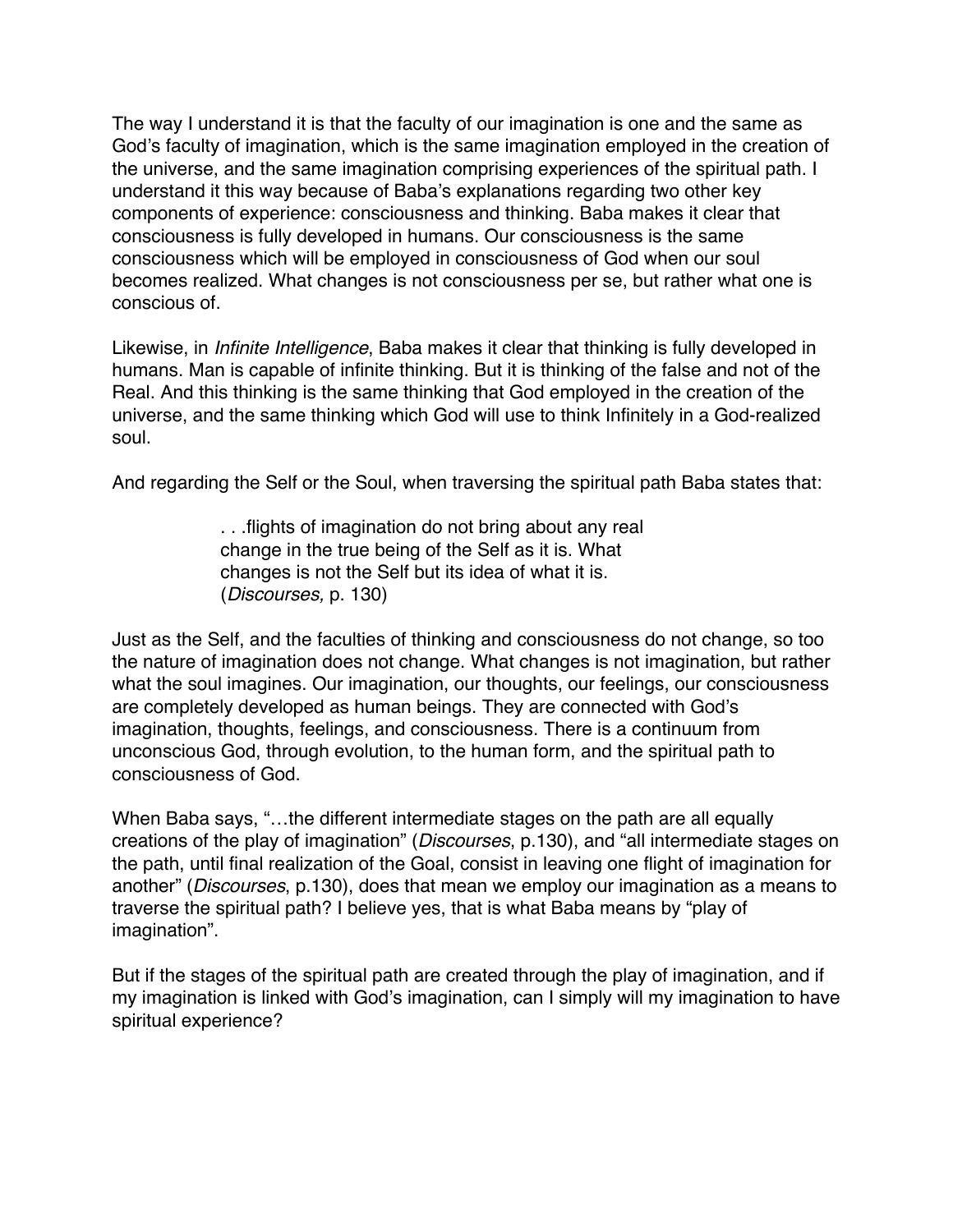If only it were that simple. In truth, the opposite is necessary. One cannot willfully imagine one's way to spiritual experience. Rather, self-centered imagination must be relinquished. As Baba states:

> With the surrenderance of self-will and ego-centered imagination, there arises a true perception of the infinite worth of that which IS. (*Discourses*, p. 130)

So self-will and self-centered imagination must be relinquished. But how then is one to use imagination? It is after all one of the basic elements of human nature. The answer lies in NOT using it, in not willfully employing imagination. Instead one must recognize the falseness of imagination, curtail its use, and shed it. As Baba states:

> The building up of a sense of separateness is a result of flights of imagination. Therefore the breaking through of the self-created sense of separateness and being united with Reality is secured through reversing the false working of imagination. (*Discourses*, p.130)

Even when imagination is curtailed, it will not completely disappear. Rather one form of imagination will be replaced by a more subtle form. Baba explains the different degrees of subtlety:

> The shedding of one fold of the veil of imagination . . . means renouncing the more false imagination in favor of the less false imagination. There are different degrees of falseness of imagination corresponding to the degrees of the sense of separateness constituted by egoconsciousness. . . . But all intermediate stages on the path . . . consist in leaving one flight of imagination for another. They do not amount to cessation of imagination. (*Discourses*, p. 120)

When one form of imagination is curtailed, another form of imagination pops up. This newer form of imagination cannot be self-willed, and thus it will be experienced as being spontaneous. The newer form of imagination will seem to happen through its own volition. It will not be controlled by one's ego, and thus it will appear to be controlled and originating from a source outside of oneself, and as something objective, for example as the sound I heard in Baba's bedroom.

Therefore spiritual experience must be spontaneous, and it must appear to originate from a source external to oneself. All sights, sounds and objects experienced will appear to be totally real, an external world unto itself.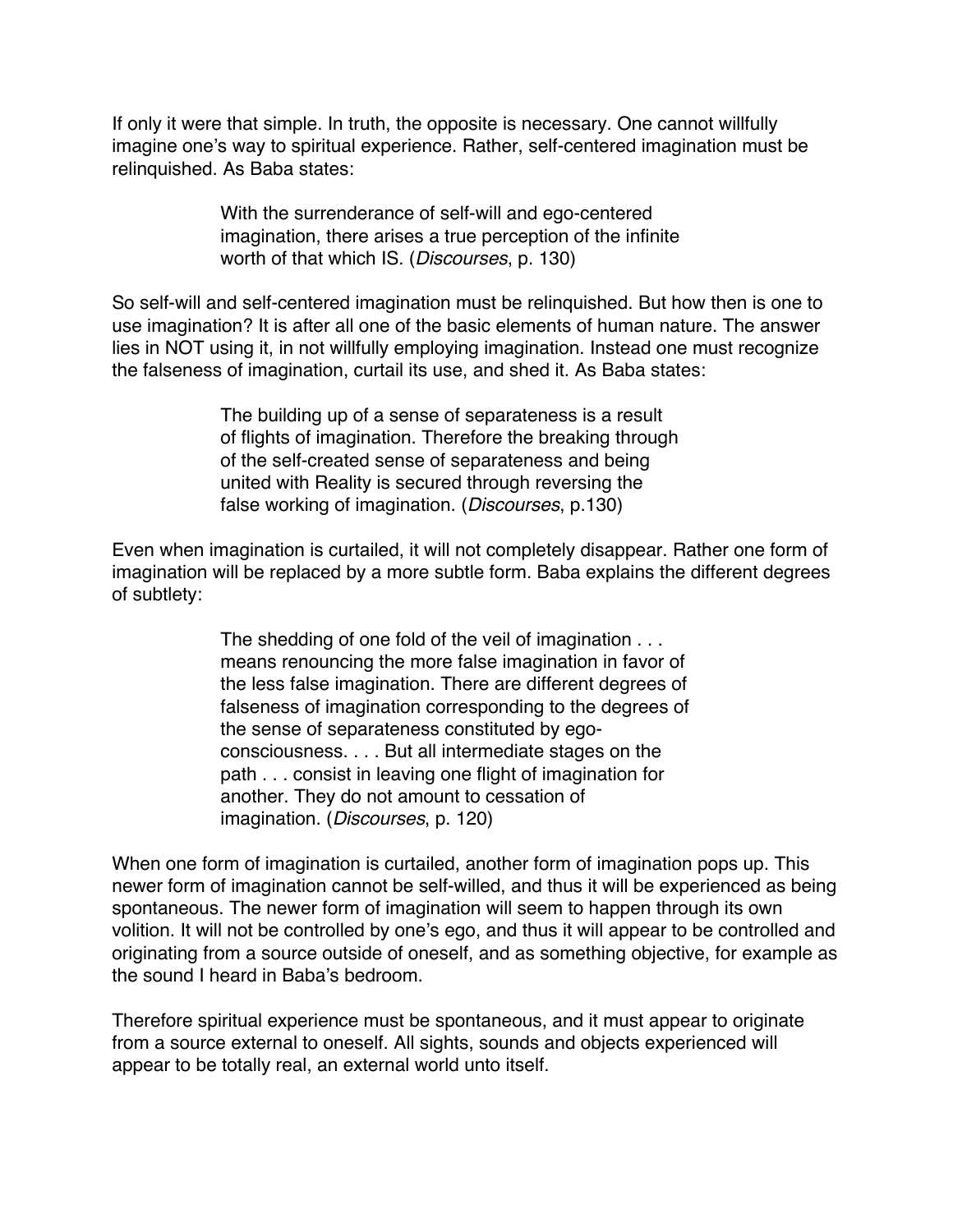How is it possible for spiritual experience that is produced by our own imagination to appear absolutely real? Isn't imagination false? Don't we know that it is false? But in fact spiritual experience is more real than the so-called physical reality we experience every day of our lives.

To understand how imaginative experience can appear real we need only look at our own dreams. Dreams are also a product of spontaneous non-ego controlled imagination. It's our imagination that creates the scenes, people, and objects we encounter in dreams. And yet, while we dream, all of those elements appear absolutely, completely real. We don't experience ourselves as our dreams' creator. The elements of the dream appear to exist outside of ourselves. Yet dreaming takes place entirely within our minds.

The same is true of spiritual experience, and so there is a strong similarity between dreaming and spiritual experience. In fact, Baba often drew similarities between the spiritual path and dreaming, referring to the path as dreaming while awake. He states:

> The act of getting rid of imagination altogether may be compared with the act of awakening from deep sleep. The different stages in the process of ridding oneself of false imagination might be compared with the dreams that often serve as a bridge between deep sleep and full wakefulness. (*Discourses*, p. 130)

The spontaneous release of imagination happens during sleep, when the mind stops thinking. Dreams then emerge. I understand spontaneous imagination to be the result of impressions (sanskaras) emerging out of subconsciousness into consciousness. Normally, impressions are too dominant to make for a quiet mind; they seek expression through desires and potential action. But if impressions are less powerful, it's possible for a spontaneous release of subconscious material when the mind is made temporarily silent. A silent mind mitigates the ego, which normally functions as a barrier, keeping subconscious material from entering into consciousness. So when thoughts diminish and consequently impressions diminish in strength, the barrier of the ego is weakened, the sense of oneself controlling one's imagination is lessened, and subconscious material enters consciousness.

Spontaneous release of imagination also occurs in spiritual experience when the mind temporarily enters silence. It can also happen during meditation.

One of the goals of meditation is to silence the mind, which Baba says is extremely difficult to achieve. (*Discourses*) To work toward that goal, he recommends alternating one's focus between two incompatible forms of meditation. Rapid alternation between concentration and distraction leads to quieting the mind. Through this process the mind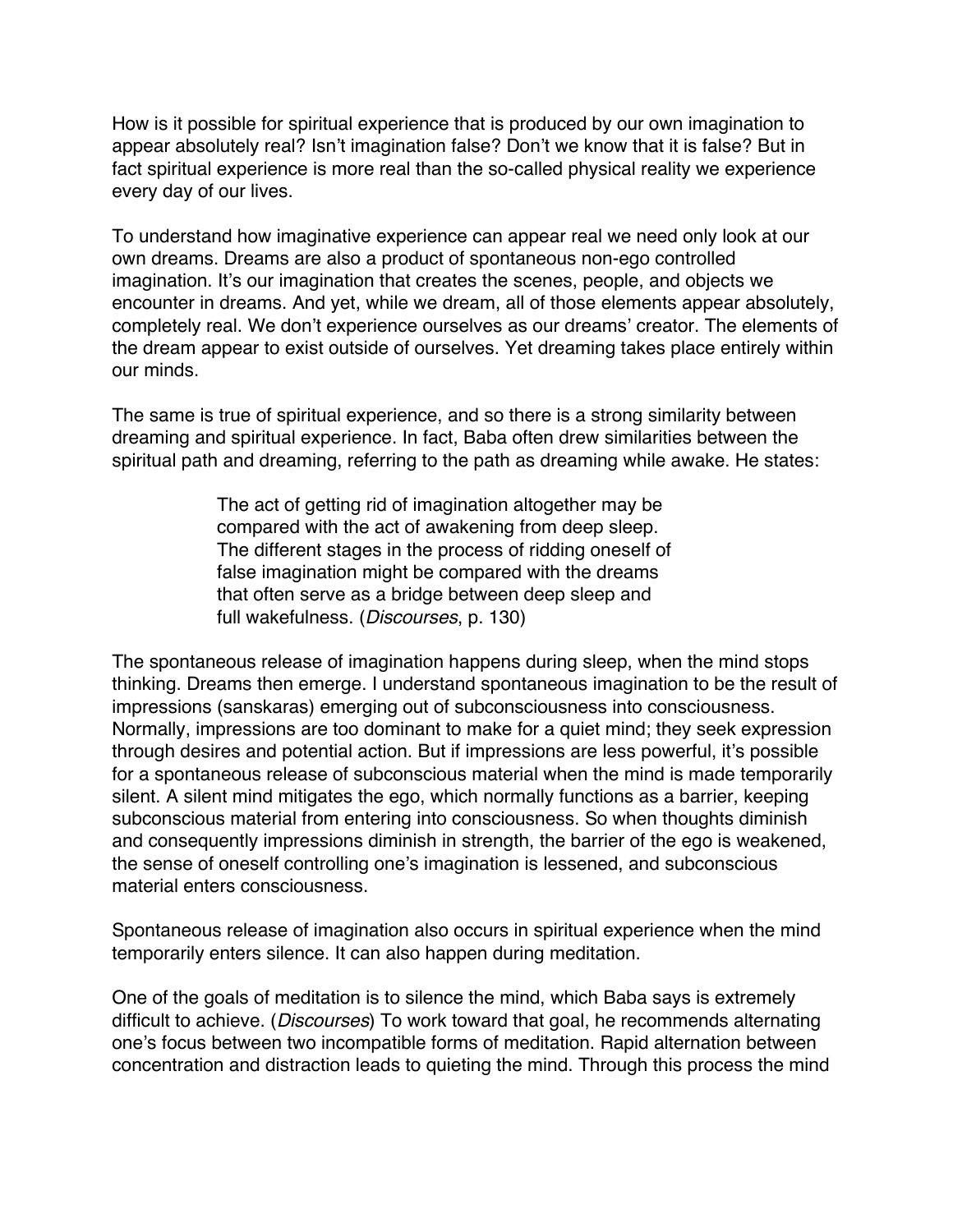can be made temporarily silent. Spontaneous imagination can then be brought into play. As Baba says:

> Meditation should be spontaneous and not forced. In the moments of the surging up of divine impulses, imagination should be let loose and allowed to soar. The flight of imagination should be controlled only by the set purpose of becoming one with the Infinite. It should not be influenced by the currents of the diverse feelings of lust, greed, or anger. (*Discourses*, p. 52)

As I mentioned, I began to practice meditation as Baba outlined in his *Discourses* during the period when I was coming to him. And I have continued to meditate accordingly since. Some years ago I began to feel his love and bliss regularly while meditating. In the intensity of the bliss, his presence felt totally real. But I questioned it, as I was also fully aware that his presence was experienced through my imagination. So was it real? Was I deluding myself?

During a pilgrimage to India, I explained my situation to Eruch and asked, "Was I deluding myself?" His answer surprised me. He explained that when there are feelings of peace and love, there is no delusion. More recently I read in *Lord Meher* that in 1937 Baba had told the Western women living in the Nasik Ashram something very similar.

> Now what is the difference between hallucination and spiritual experience? In hallucination you see things – extraordinary things – but you never feel blissful or peaceful. This is the only sure sign of differentiating between hallucination and spiritual experience. When it is hallucination, bliss and peace are not possible. In the state of delusion too, bliss and peace are not possible. (Kalchuri, p. 2137)

In fact, hallucination and delusion are the result of a hyperactive mind of a person who is mentally or emotionally ill. In such cases normal mental operations which serve to repress subconscious material are disrupted, allowing the release of uncontrolled spontaneous imagination, similar to but not the same as spontaneous imagination comprising spiritual experience.

When I approached Eruch on the subject of delusion, I was specifically referring to experiencing Baba's presence. But what about receiving communication from Baba? How can one trust that communication which one perceives as coming from Baba isn't delusional? For after all, receiving communication from Baba is accomplished through one's own imagination. And that imagination is under sway of one's ego and mental impressions.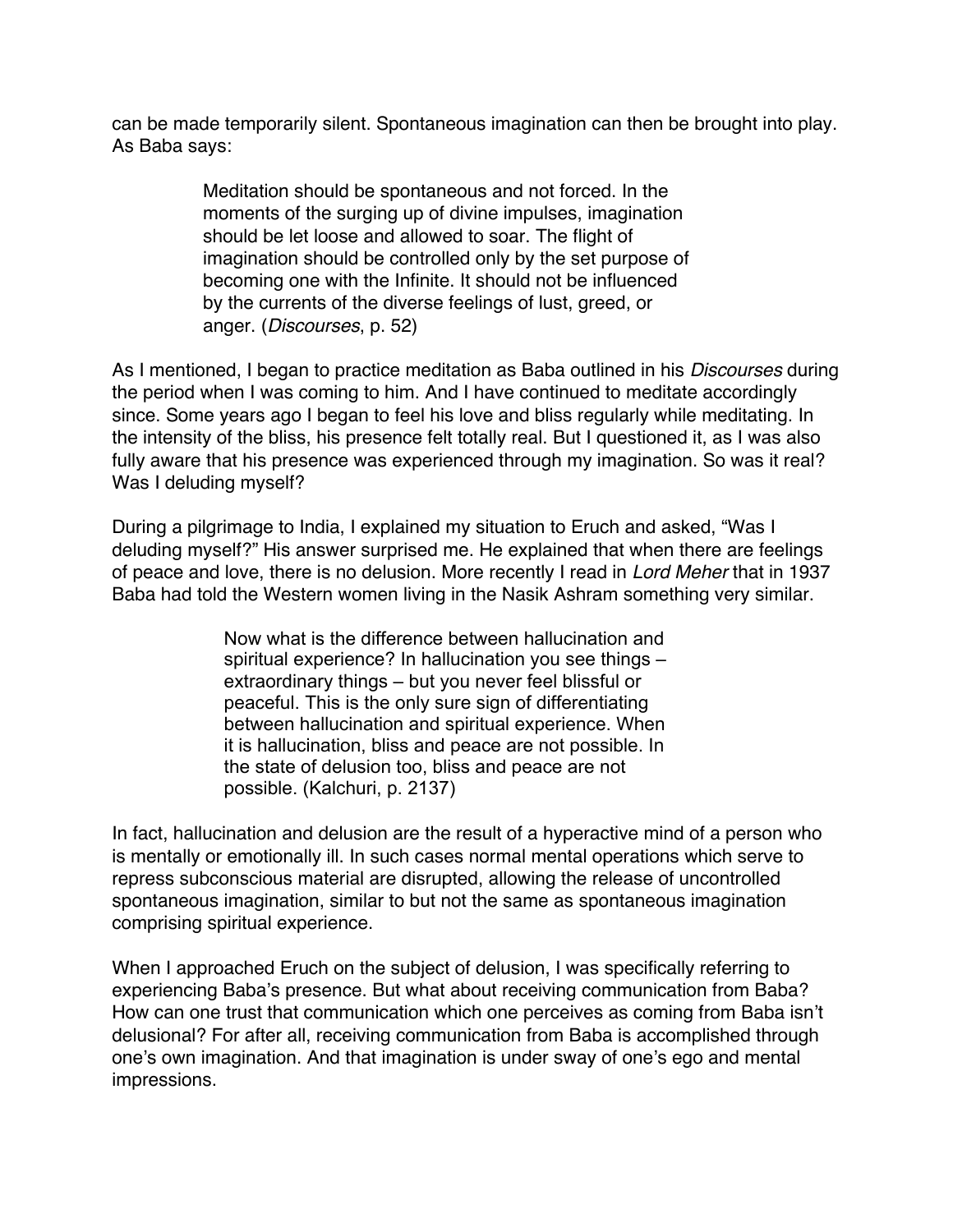I believe this question is important because Baba stressed that his lovers should strive to make him their constant companion. So the question is, when using the term "companionship" was Baba referring to feeling his presence, or did he also use the term to mean communication? I don't know the answer. As for myself, I stay away from seeking answers from Baba, because in the past when I did seek his advice, I would lose the sense of his presence.

But this is not to say that I have not had moments of intuition and inspiration, as have many others. And I attribute these moments of clarity to Baba. But I do not take them as direct messages from Baba, or believe that Baba is speaking to me. Rather I take them as inspired by Baba. I believe the key lies in remembering that Baba was and is silent. Therefore when perceiving communication from him, I remember that I am interpreting Baba's silent communication through the use of my imagination. The truth of the communication will be in proportion to the degree that imagination is curtailed, or in other words, in proportion to the degree that I silence my mind. Because it is in a quiet, silent mind that intuition and inspiration are found. As Baba says:

> … only in internal Silence is Baba found — in profound inner Silence. I am never silent. I speak eternally. The voice that is heard deep within the soul is My voice — the voice of inspiration, of intuition, of guidance. Through those who are receptive to this voice, I speak. (Davy, pp. 166–67, 179)

As we see, imagination is employed in many aspects of spiritual life, including relating to the master, during meditation and in spiritual experience, all of which occur prior to being stationed on the path. What is the role of imagination for one on the path? As I understand it (though it is not based upon experience), the difference between spiritual experience and being stationed on a higher plane of consciousness is that in spiritual experience imagination is not controlled, whereas on the spiritual path one has gained control of it. What was at first spontaneous, arising from subconscious elements, gradually becomes conscious and controlled.

When one enters a new plane of consciousness, one is at first dazed. Dazzling sights and sounds enchant one, making one dysfunctional. One's old sense of who one is has been replaced with a new, but not yet defined ego. One is not yet in control of one's experience. But gradually, one gains control of that which was originally spontaneously imagined. As one gains control, the experience which at first was enchanting becomes the norm. This control of higher forms of imaginative experience gives one occult powers.

There are many who would not accept that the path to God lies through imagination. They might likely ask, How can one use something false, imagination, to take them to the ultimate Truth, to God? They know without a doubt that imagination is false, whereas God is real. How can the false lead to the real?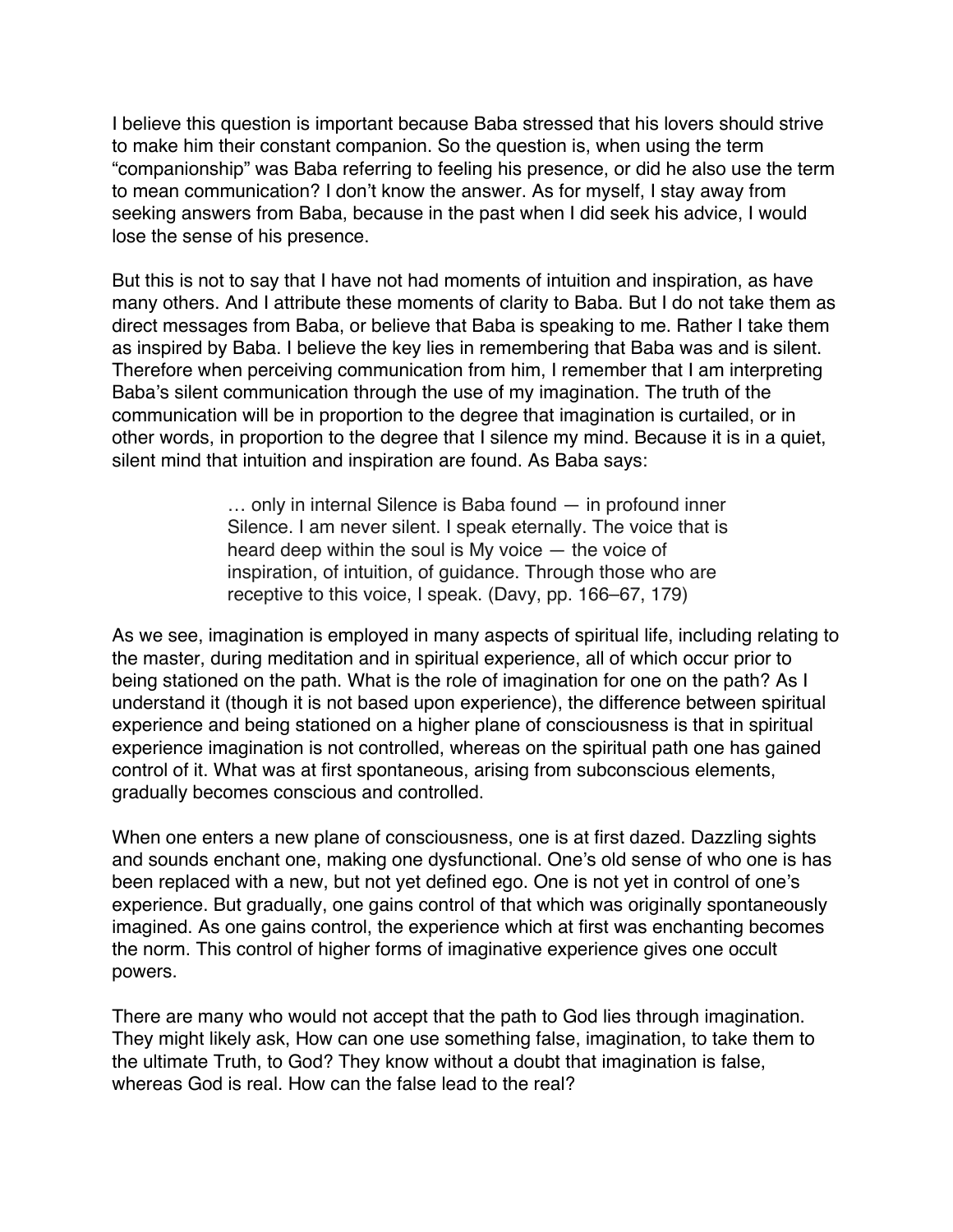What they may not realize is that imagination is not only employed along the path to God, but it is also the essential building block of all of one's perceptions, both of the world and oneself. The essence of what one thinks and perceives oneself to be is built upon nothing but imagination.

But how is it possible that I am nothing but imagination? I seem so very real to myself. I am fully aware when I use my imagination and when I don't. I can certainly tell the difference between what is real and what is imagined. And yet, because of what Baba tells us, I fully accept the fact that I and the world I live in are indeed nothing but a figment of my own imagination.

I believe that the crystallization of imagination into a false reality is recapitulated in early childhood development. To help comprehend how this can be true, we can look to psychology to understand how one develops a perception of the world and oneself.

Psychology differentiates between sensations and perceptions. Sensation is the physical reception of stimuli such as light, sound, and touch through the senses. Perception gives meaning to what is sensed. Until sensations are transformed into perceptions, they remain simply sights, sounds, and feelings. Objects are not recognized, and sounds are not understood. No meaning is ascribed to sensations until stimuli reach higher brain centers. Then the mind interprets sensations and forms perceptions.

Newborn infants have very limited perception. They primarily respond to sensations. I propose that an infant's development of perception is acquired through imagination.

Psychologists have determined through experiments that in the first few months of life an infants' vision is blurry. Infants do not recognize objects. Likewise, they hear sounds but do not recognize words.

If infants think at all, they must think in primitive ways, because they have no language with which to express thoughts. Therefore, it is likely that their thinking is the spontaneous replaying of impressions of sights, sounds, and feelings that have entered their being through their senses. This spontaneous replay occurs through their imagination.

And through this replay they begin to make associations between various stimuli. They have felt when their bodies were touched. They have seen their bodies being touched. They imagine an association between what they have felt and what they have seen. Eventually, the repeated imagined associations become solidified, forming a perception that what they are feeling and what they are seeing are one and the same thing.

Imagination which gets played over and over again and which is reinforced by stimuli from the outside world gradually transforms from fantasy into something totally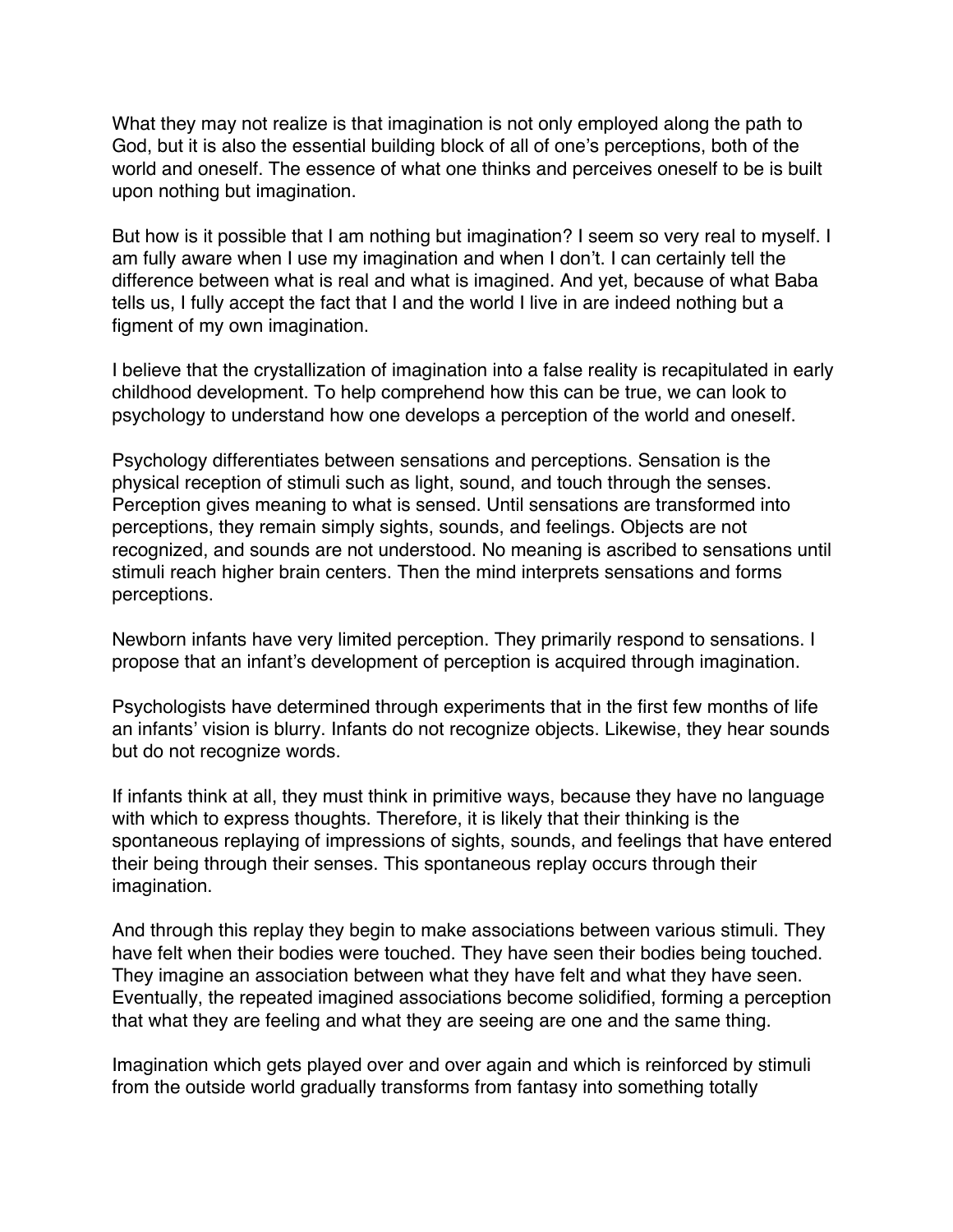believable and eventually solidifies into a reality. In the above example, through a process of imagining, an infant will eventually perceive himself as being his body. But the foundation of his perception and identity that he is a body is really just derived out of his imagining.

As a child continues to grow older, he continues to construct through his imagination a concept of who he is in terms of the world and other people. Eventually, with the development of language, the many imaginations become perceptions crystallized into words. And through perception and language a child develops understanding. He learns that he is separate from his environment, and just as importantly, he learns that there are others. In this process, he develops an ego-centered self. As Baba says:

> The ego-consciousness has crystallized out of the working of the manifold false imagination . . . the entire structure of the ego, which has been built during the period of the false working of imagination. (*Discourses*, p. 129)

In this way, through imagination, infants and young children not only develop perception and understanding of themselves and the world in which they live, but also they actively participate in the creation of their ego and their world. And continuing into adulthood, perception remains the means of creating one's world. Baba says of perception:

> The process of perception runs parallel to the process of creation, and the reversing of the process of perception without obliterating consciousness amounts to realizing the nothingness of the universe as a separate entity. (*Discourses*, p. 190)

Perception runs parallel to the process of creation, because as humans we create our worlds through our perception. Through perception, imagination is crystallized, thereby creating the physical world and ourselves.

Reversing the process of perception occurs when one reverts to a more primary form of mental processing. In normal mental processing, incoming energy (sights, sounds, and feelings) flow from sensation into perception. When reversed, perception is not employed, and one directly experiences sensations without interpretation through intellect or imagination. Like an infant who has not yet developed perception, one directly experiences sensations, but the difference is that it is now done with full consciousness. In this more primary mental processing, the intellect and imagination are curtailed, thereby releasing the crystalized imaginative structure comprising the ego. The released imagination is expressed spontaneously. The energy which was crystalized into gross, physical forms is released and experienced as spontaneous imagination in the form of energy – sights, sounds and feelings belonging to the subtle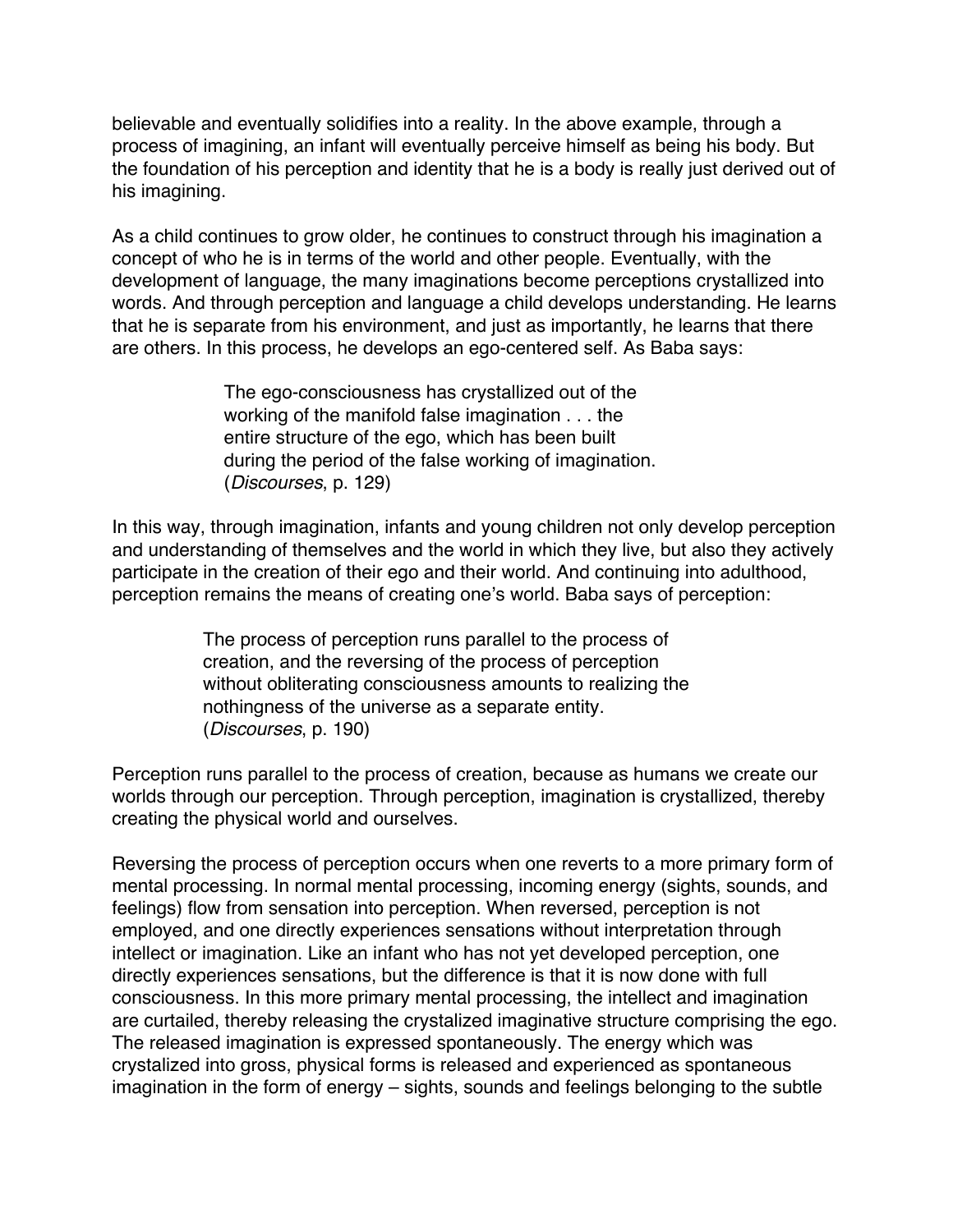(energy) plane of consciousness. The world one has known is seen as having been the product of imagination, i.e., nothing but an illusion.

Entering a higher plane of consciousness is much like a death-rebirth experience. The ego and the perceived world of the lower plane are destroyed. A pilgrim is reborn on a higher plane. Like an infant, a pilgrim is at first dazed by the spontaneous imaginative experiences. And then, like an infant, he gradually gains control of spontaneous imagination. He acquires an understanding of the new world in which he lives, and a new sense of self emerges through crystallization of the spontaneous imagination. The pilgrim is then established on a higher plane.

Why is it that everything is based upon imagination? Our sense of self, our perceptions of the world, and the path to God are all based upon imagination. Why?

It is because, as Baba often states, the universe is simply an illusion, a product of God's imagination. But why? Why can't his creation be real? It is because it is impossible for the universe to exist. It is utterly impossible for anything to exist in Reality other than God. The universe does not exist in Reality, but, as Baba says, the universe

> . . . is an outcome of Nothing and is nothing. It only *seems* to have existence. . . . The one Reality remains what it was, complete and absolute in itself and unconcerned and unconnected with the panorama of creation that springs out of Nothing.

Therefore:

The whole evolutionary process is within the domain of imagination. (*Discourses*, p.25)

And so, it is God's imagination which produces the universe. And it is God's imagination which evolves the universe. And it is God's imagination which that endows us with our own imagination. And through curtailment of our imagination, one is led along the path to God. It is the same one faculty of imagination which creates the universe, evolves it, and "involves" it through higher forms of imagination, until a soul can see God and eventually become one with God.

So returning to my experience in Baba's bedroom. Was it just my imagination? Yes, in a certain sense it was just my imagination. But so is every other aspect of my life based upon imagination; I just don't realize it. And, in his bedroom, inspired by his presence, I temporarily curtailed my imagination by quieting my mind. Baba's presence induced a truer form of imagination. It was he who evoked the experience. And by doing so, Baba revealed his omnipresence to me. Although he had dropped his body, he demonstrated